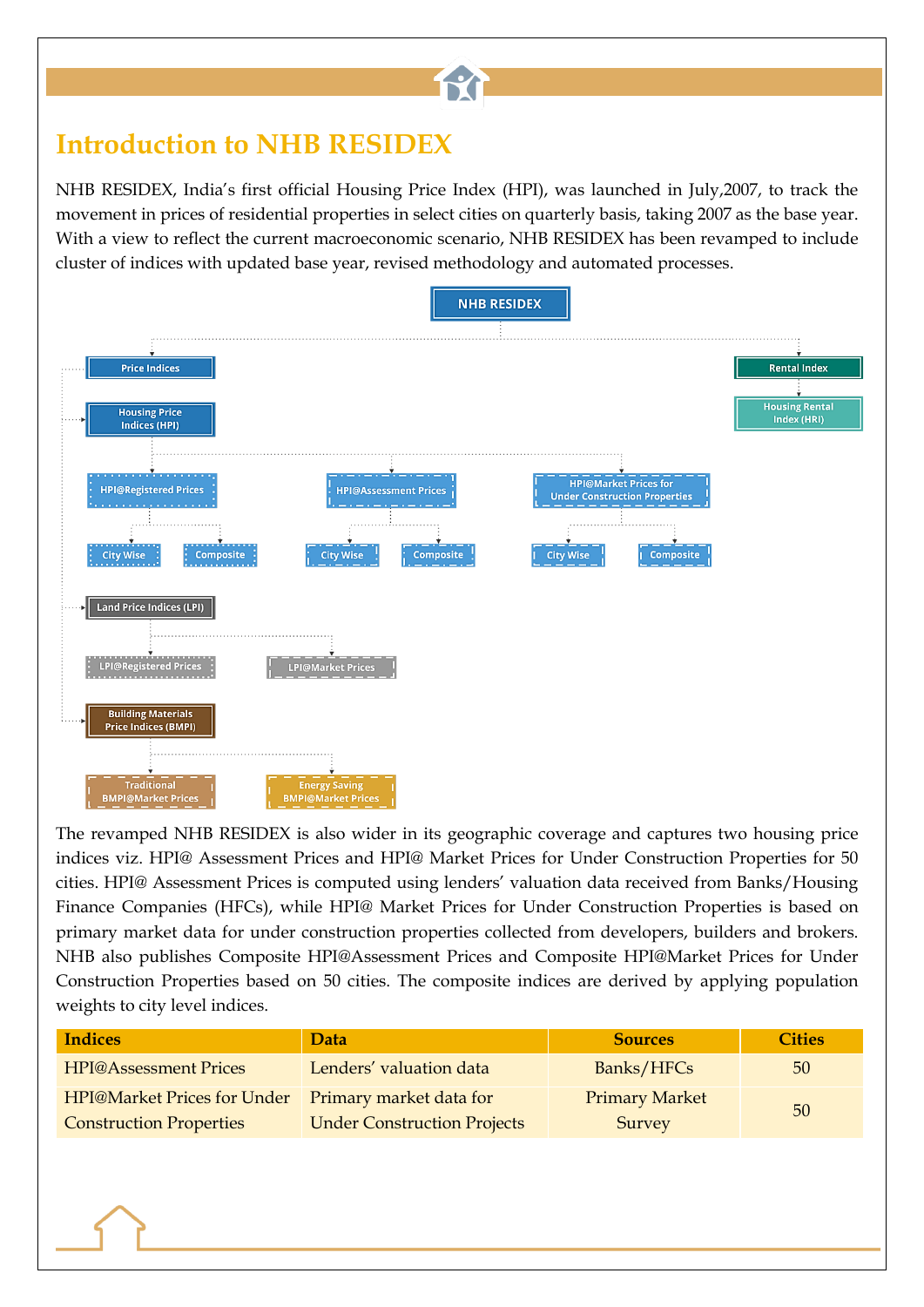# file

The cities covered in phase 1 are spread across India in 21 States/Union Territories (UTs). Among the cities covered under the two HPIs, 18 cities are state capitals<sup>1</sup> and 33 are part of the smart city list released by Government of India. The housing price indices have been computed on a quarterly basis starting from the quarter April to June,2013, and updated up to quarter January - March,2018, taking FY 2012 -13 as the base year. From the previous quarter, i.e., April-June 2018, base year has been shifted to FY 2017-18. The housing prices are classified based on carpet area size at city level (INR/sq. ft.) for units under three product category levels namely <=60 sq.mt, >60 &<=110 sq.mt, and >110 sq.mt. The indices are computed using Laspeyres Methodology, followed by calculation of a Four Quarter Weighted Moving Average with application of dynamic weights at product category level and static base year weights on the Weighted Moving Average product category level prices, across all the quarters starting from the base year.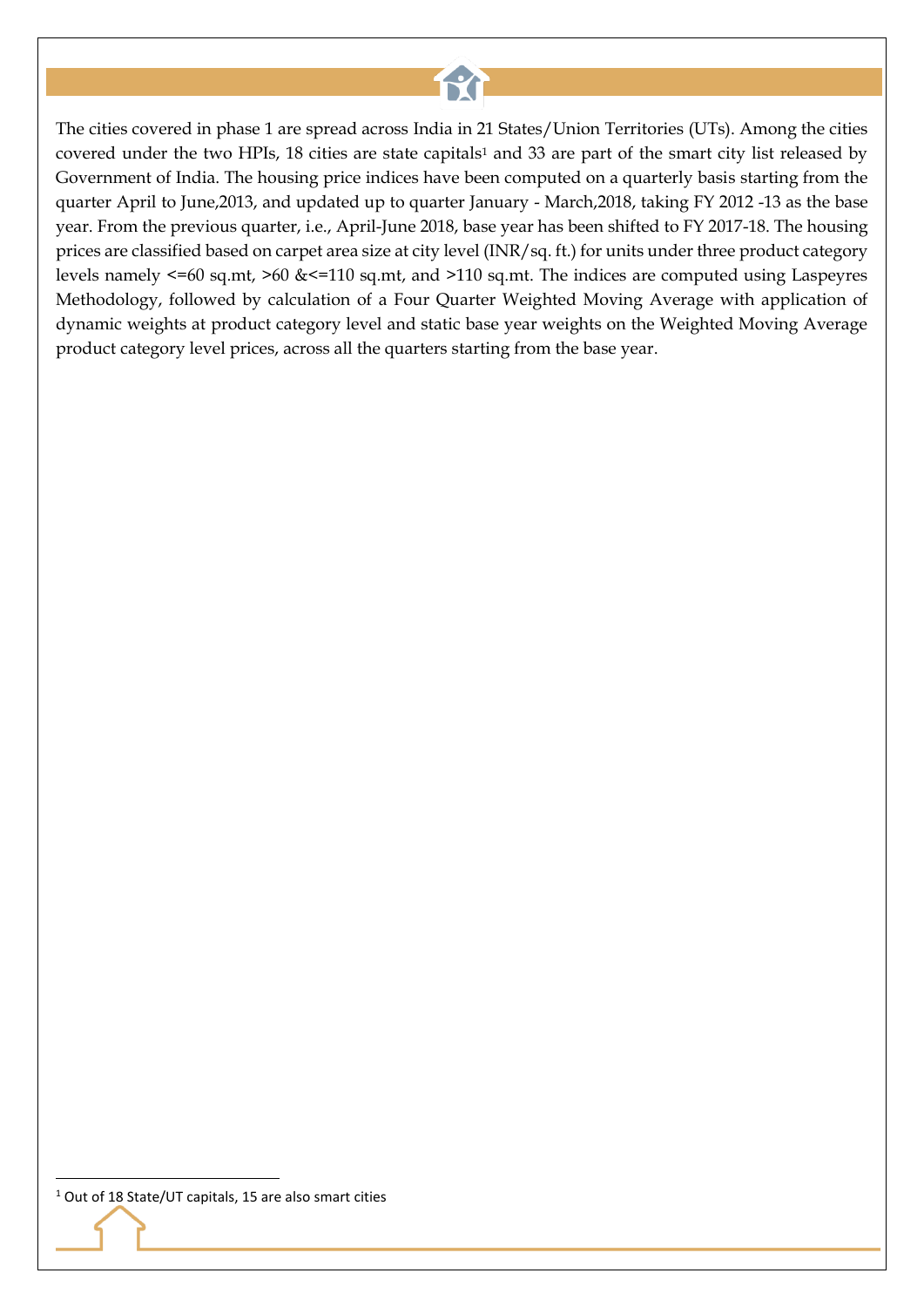## **Executive Summary**

### **HPI@Assessment Prices during the quarter Oct-Dec,2021**

HPI recorded an overall increase in 39 cities, decrease in 8 cities and no change in 3 cities on Y-o-Y basis and increase in 31 cities, decrease in 10 cities and no change in 9 cities on Q-o-Q basis.

file

Annual growth in HPI ranged from 12.2% in Ahmedabad to (-) 3.7% in Ludhiana at the end of the quarter.

#### **Composite HPI@Assessment Prices based on 50 cities**

Composite HPI@Assessment Prices stood at 83 in June,2013 and has moved up to 117 in the current quarter i.e., December,2021. The index has moved up with a CAGR of 4.0% over the years.

The index has witnessed a growth of 4.5% on Y-o-Y basis.



*Figure: HPI@Assessment Prices for Composite 50 city (Base Year FY 2017-18 = 100)*

#### **Tier-wise movement**

Among the 8 Tier-1 cities, Ahmedabad witnessed maximum increase at 12.2% on Y-o-Y basis followed by Hyderabad at 9.9%, Delhi at 7.7%, Chennai at 6.9%, Bengaluru at 3.4%, Kolkata at 1.7%. Mumbai witnessed a fall in Index by 0.9% and Pune shown stagnancy.

On Q-o-Q basis, Delhi witnessed maximum rise (4.3%) followed by Chennai (2.8%), Hyderabad (2.6%), Ahmedabad (2.5%), Kolkata (1.7%), Bengaluru (0.8%). Mumbai witnessed a fall in Index by 0.9% and Pune witnessed no change in index.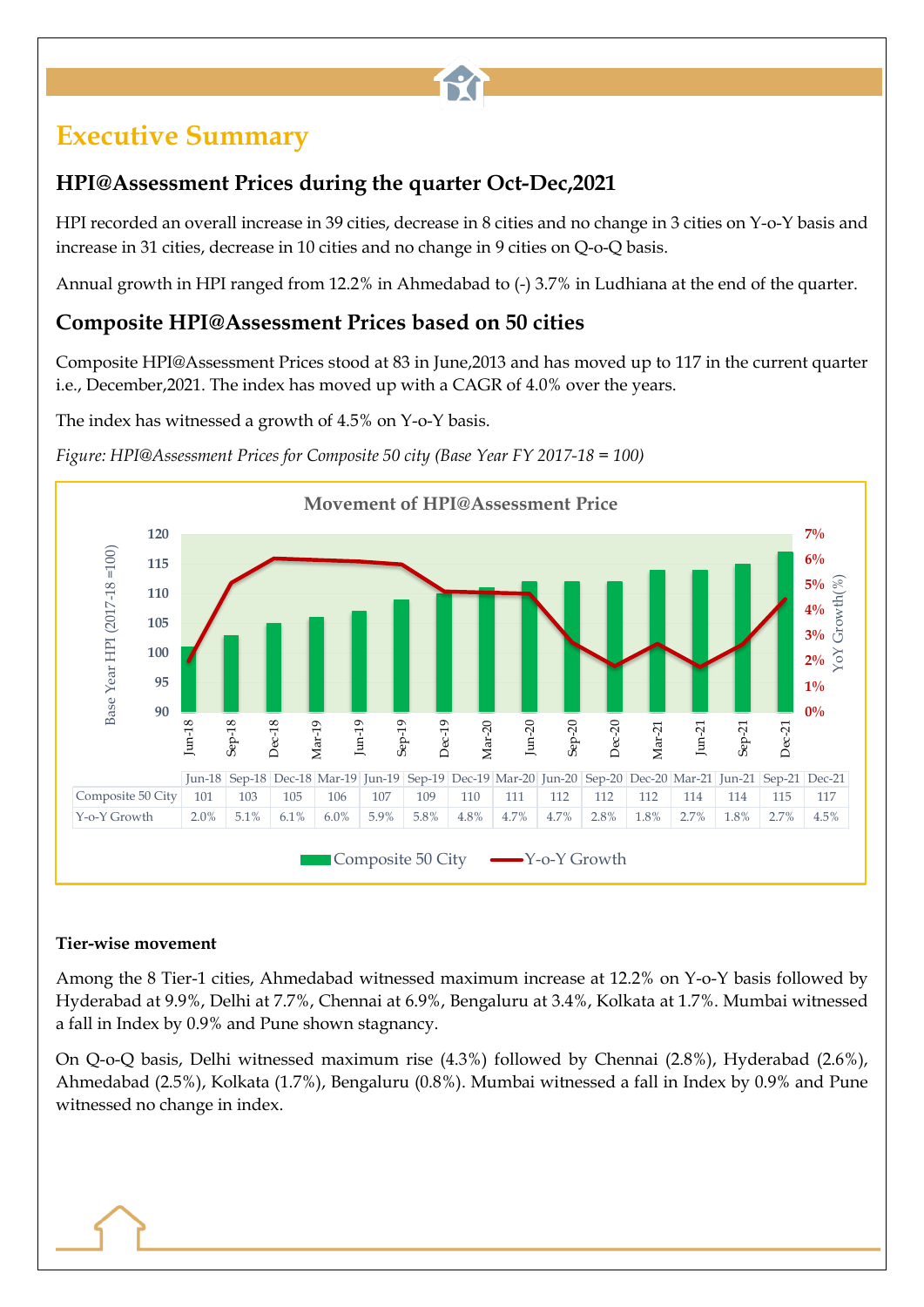# file



*Figure: HPI@Assessment Prices for Tier 1 cities (Base Year FY 2017-18 = 100)*

Of the 29 Tier-2 cities, significant rise in indices was seen in Bhubaneswar (11.9%), Raipur (8.0%) followed by Guwahati (8.4%), Meerut (8.3%), Thiruvananthapuram (7.4%), Kanpur (7.1%) and Nagpur (6.7%), while fall in indices was seen in Bhopal (-3.7%) and Ludhiana (-3.1%) on Y-o-Y basis. Kochi and Vijayawada shown stagnancy.

On the other hand, on Q-o-Q basis, Bhubaneswar shown maximum increase in index by (4.8%) followed by Guwahati (4.4%), Ludhiana (4.1%), Kanpur (3.4%), & Vadodara (3.1%) while significant fall in index was witnessed in Kochi (-1.6%) followed by Bhopal & Vijayawada (-1.0%). Raipur, Ranchi, Surat and Vasai Virar witnessed no change in index.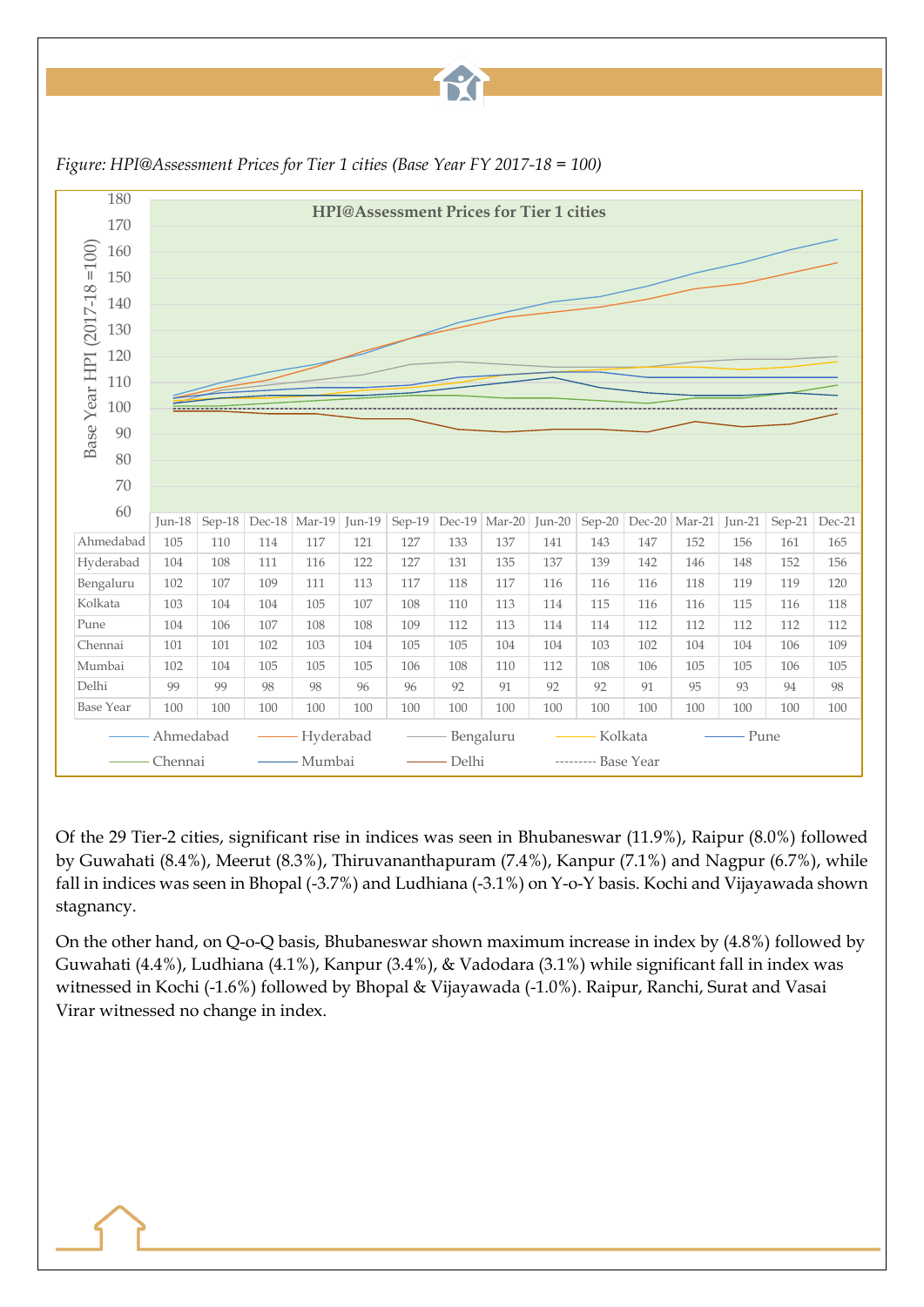

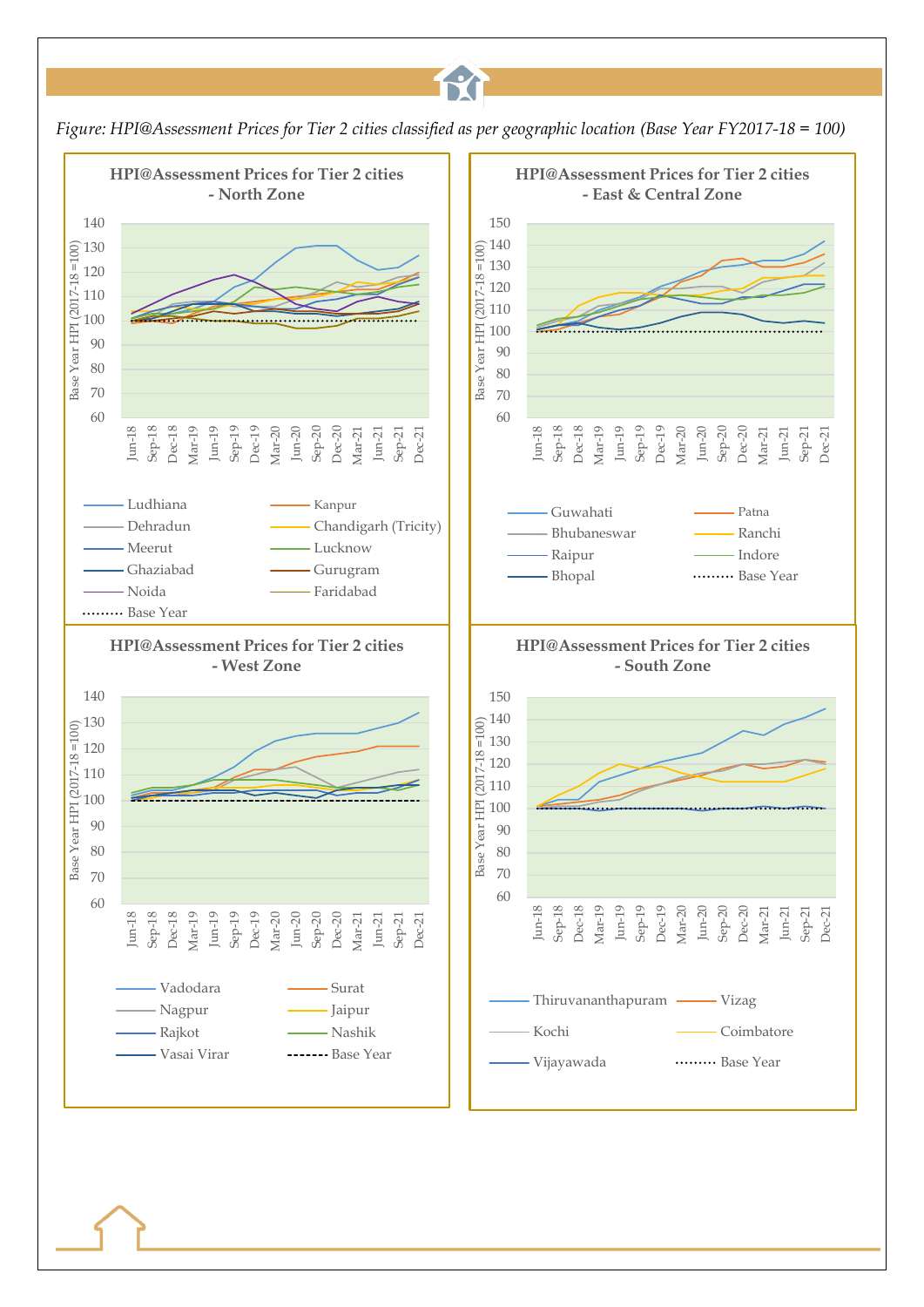On Y-o-Y basis, 8 out of 13 Tier-3 cities showed growth with Gandhinagar (9.5%) in the lead followed by Panvel (7.0%) and Bidhan Nagar (5.4%) showed significant increase in indices. Bhiwadi (-2.6%), Chakan (- 2.0%) and Thane (-1.8%) witnessed drop in indices on Y-o-Y basis.

12

On Q-o-Q basis Gandhinagar (3.9%) recorded the maximum increase followed by Bidhan Nagar (2.6%) and New Town Kolkata (1.6%) while Pimpri Chinchwad (-1.9%) and Kalyan Dombivali, Navi Mumbai and Thane (-1.0%) recorded a maximum fall in indices. Bhiwadi, Chakan, Greater Noida and Mira Bhayandar witnessed no change in index.



*Figure: HPI@Assessment Prices for Tier 3 cities classified as per geographic location (Base Year FY 2017-18 = 100)*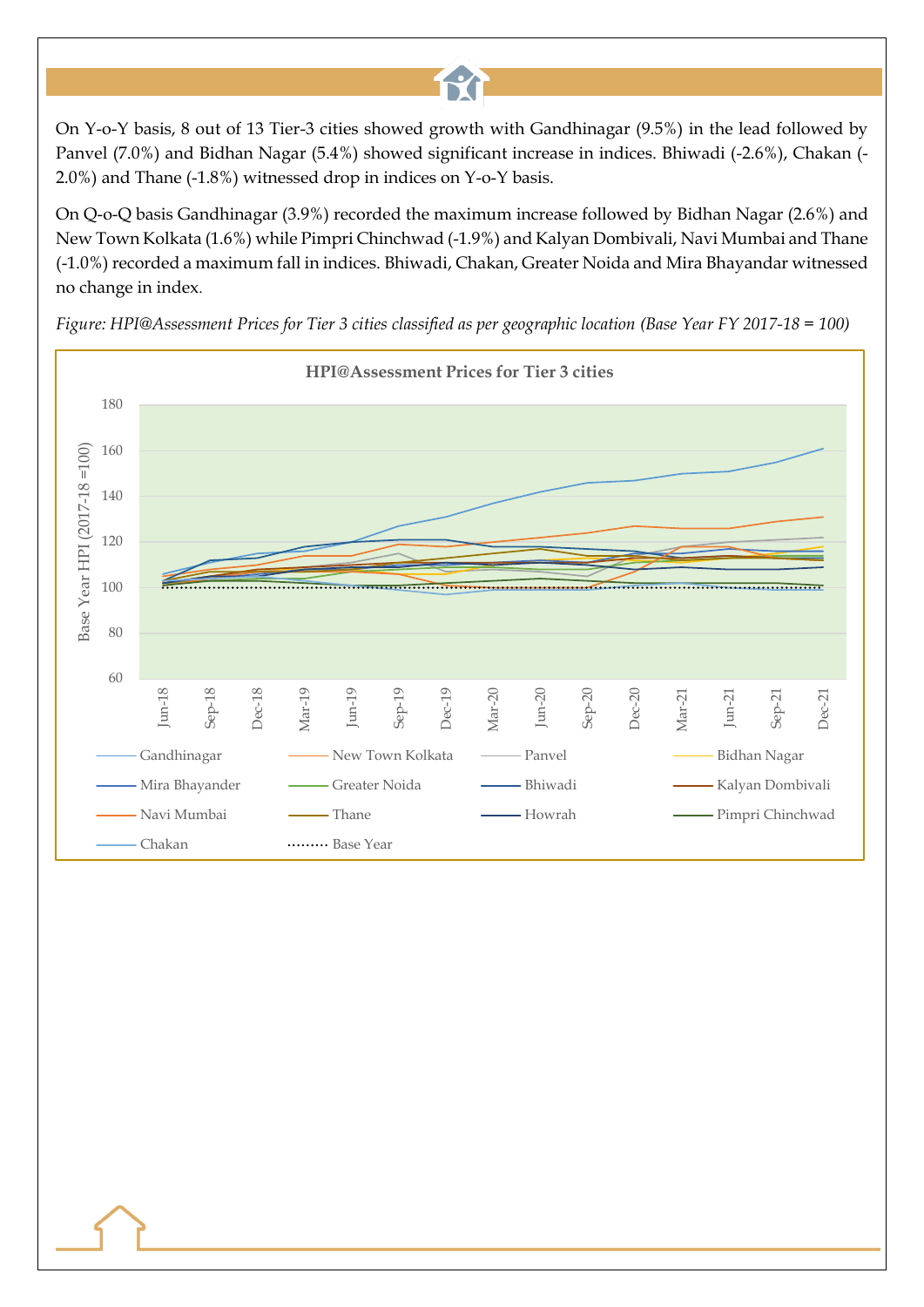#### **HPI@Market Prices for Under Construction Properties during the Oct-Dec,2021**

fri

HPI recorded an overall, increase in 34 cities, decrease in 12 cities and no change in 4 cities on Y-o-Y and increase in 29 cities, decrease in 9 cities and no change in 12 cities on Q-o-Q basis.

Annual growth in HPI ranged from 17.2% in Patna to (-) 5.7% in Faridabad at the end of the quarter Oct-Dec,2021.

#### **Composite HPI@Market Prices for Under Construction Properties based on 50 cities**

Composite HPI@ Market Prices for Under Construction Properties stood at 85 in June,2013 and has steadily moved up to 108 in the current quarter i.e., December,2021. The index has moved up with a CAGR of 2.8% over the years.



On Y-o-Y basis, the index has witnessed a 2.9% growth.

#### **Tier-wise movement**

Annually, out of 8 Tier-1 cities, the cities that showed growth with Hyderabad (8.2%) leading, followed by Delhi (6.3%), Ahmedabad (4.9%), Kolkata (4.6%), Bengaluru (3.8%) and Pune (2.2%), Mumbai and Chennai witnessed a fall in Index by (-) 1.0%.

On quarterly basis, Kolkata witnessed the maximum increase by (2.7%), followed by Hyderabad (2.1%), Delhi (2.0%), Pune (1.1%), Ahmedabad & Bengaluru (0.9%), while Chennai witnessed a fall in index by (- 2.0%). Mumbai witnessed no change in index.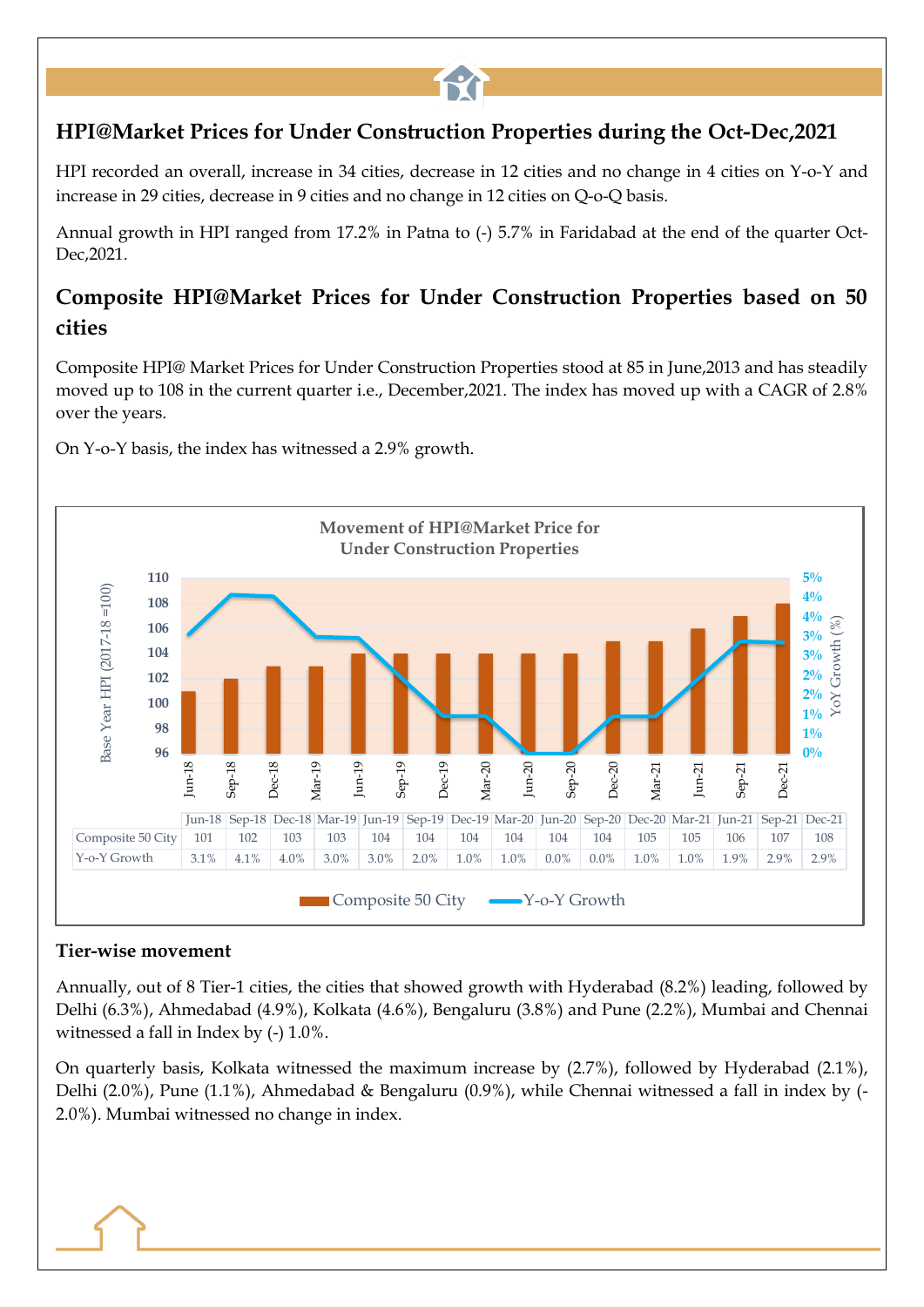*Figure: HPI@Market Prices for Under Construction Properties for Tier-1 cities (Base Year FY 2017-18 = 100)*

**TY** 



Of the 29 Tier-2 cities being covered, maximum increase in indices was seen in Patna (20.3%) followed by Bhubaneswar (16.8%), Ghaziabad (16.0%), Noida (13.0%) and Chandigarh (12.7%), while maximum decrease in indices was seen in Indore (-7.5%), Faridabad (-5.8%) and Coimbatore (-5.7%) on Y-o-Y basis. Surat and Vijayawada witnessed no change in index on Y-o-Y basis.

On Q-o-Q basis, maximum increase in indices was seen in Bhubaneswar (11.6%) followed by Ghaziabad (11.6%), Noida (5.1%), Jaipur (4.9%) and Chandigarh (3.6%). Maximum decline was witnessed in Indore (- 4.3%), Coimbatore (-2.9%) and Gurugram (-1.8%) Whereas no change was seen in cities like, Bhopal, Kochi, Rajkot, Meerut, Ranchi, Vasai Virar, and Vizag.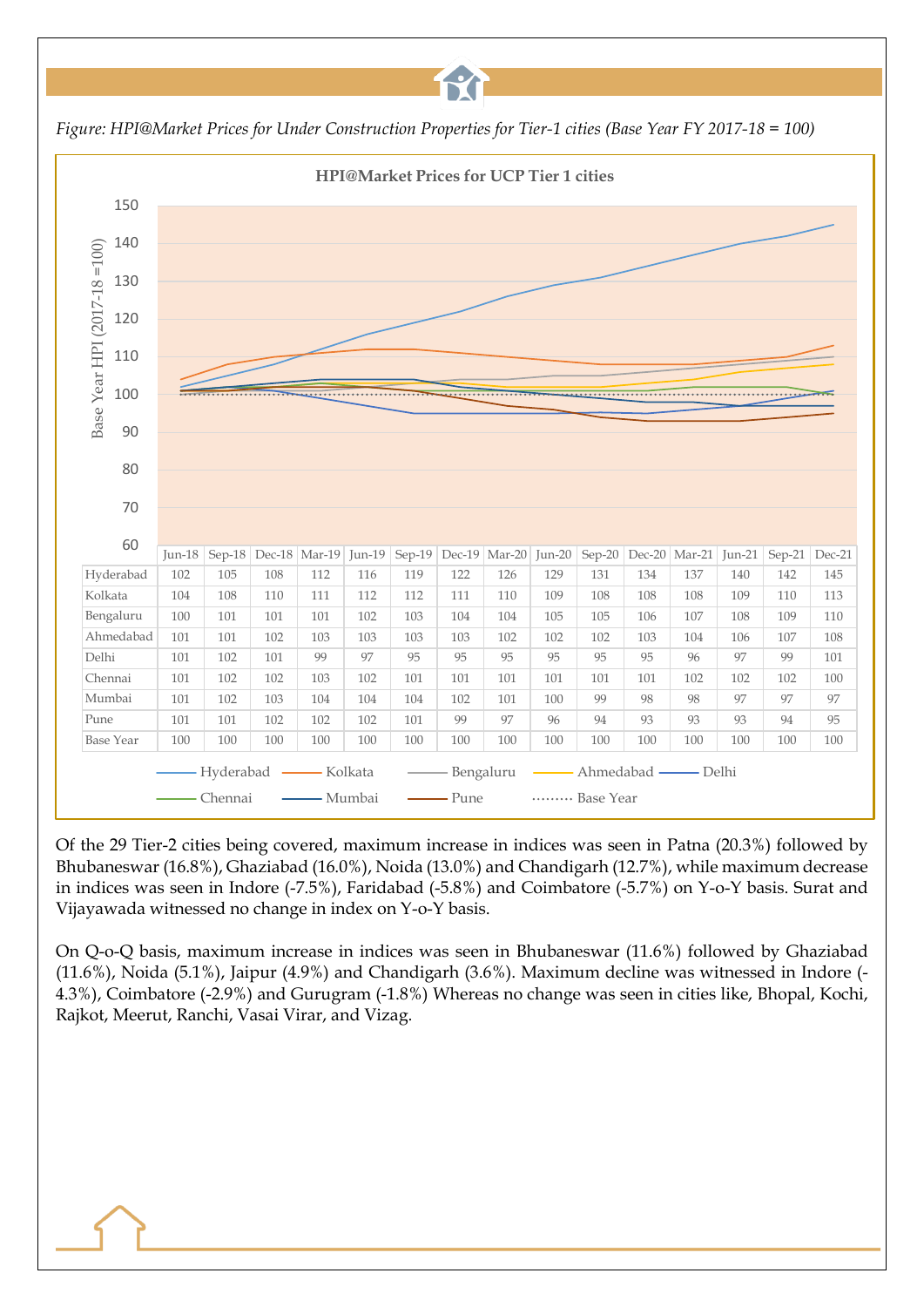

17

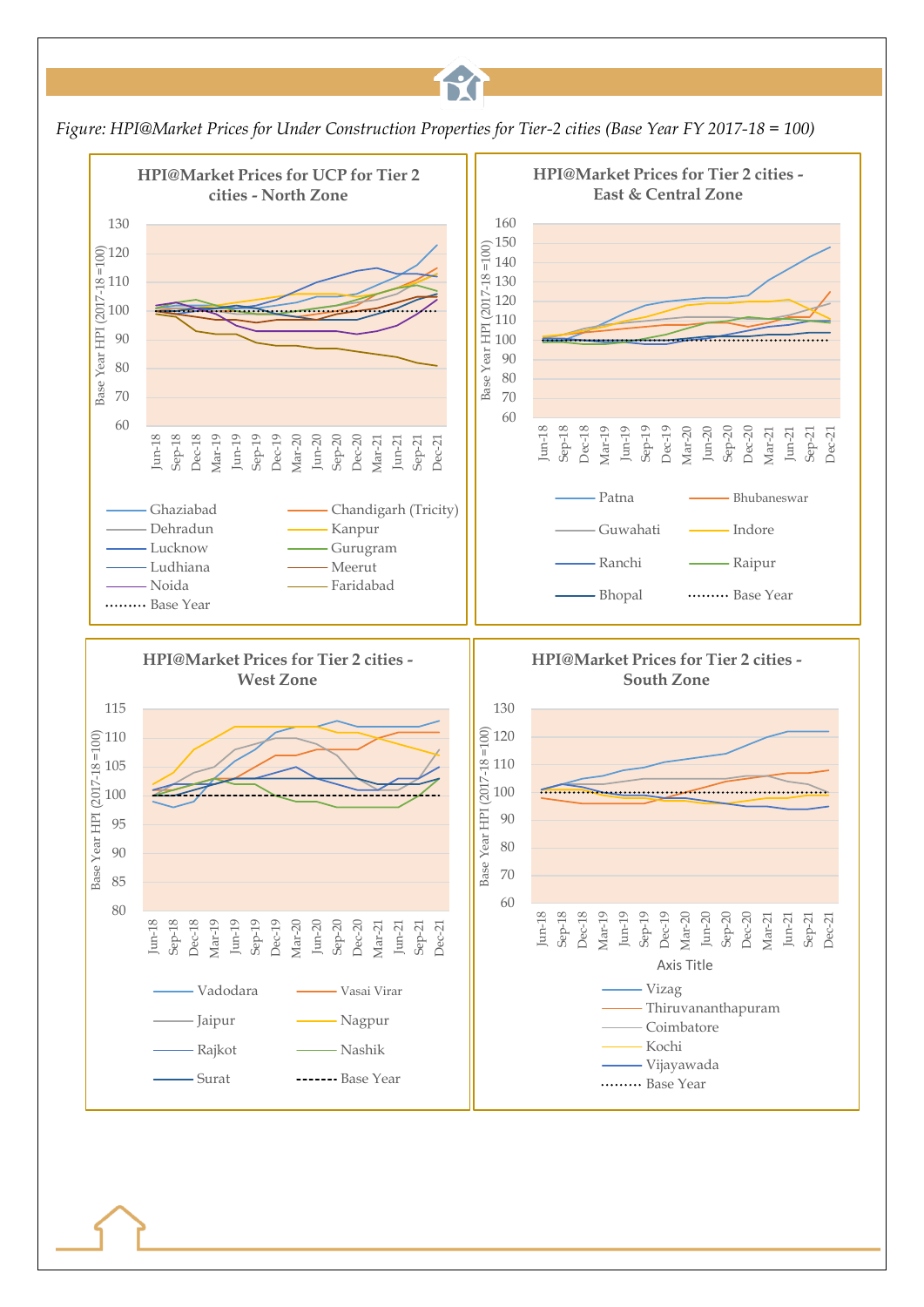Among the 13 Tier-3 cities, the variations ranged from 17.8% in Greater Noida, 9.0% in Howrah, to (–)1.7% in Gandhinagar on Y-o-Y basis. Thane, and Chakan witnessed no change in indices.

fri

On Q-o-Q basis, maximum increase in indices was seen in Greater Noida (5.9%) followed by Bhiwadi (2.1%). No changes were seen in cities Bidhan Nagar, Chakan, Gandhinagar, New Town Kolkata, and Panvel.

*Figure: HPI@Market Prices for Under Construction Properties for Tier-3 cities (Base Year FY2017-18 = 100)*

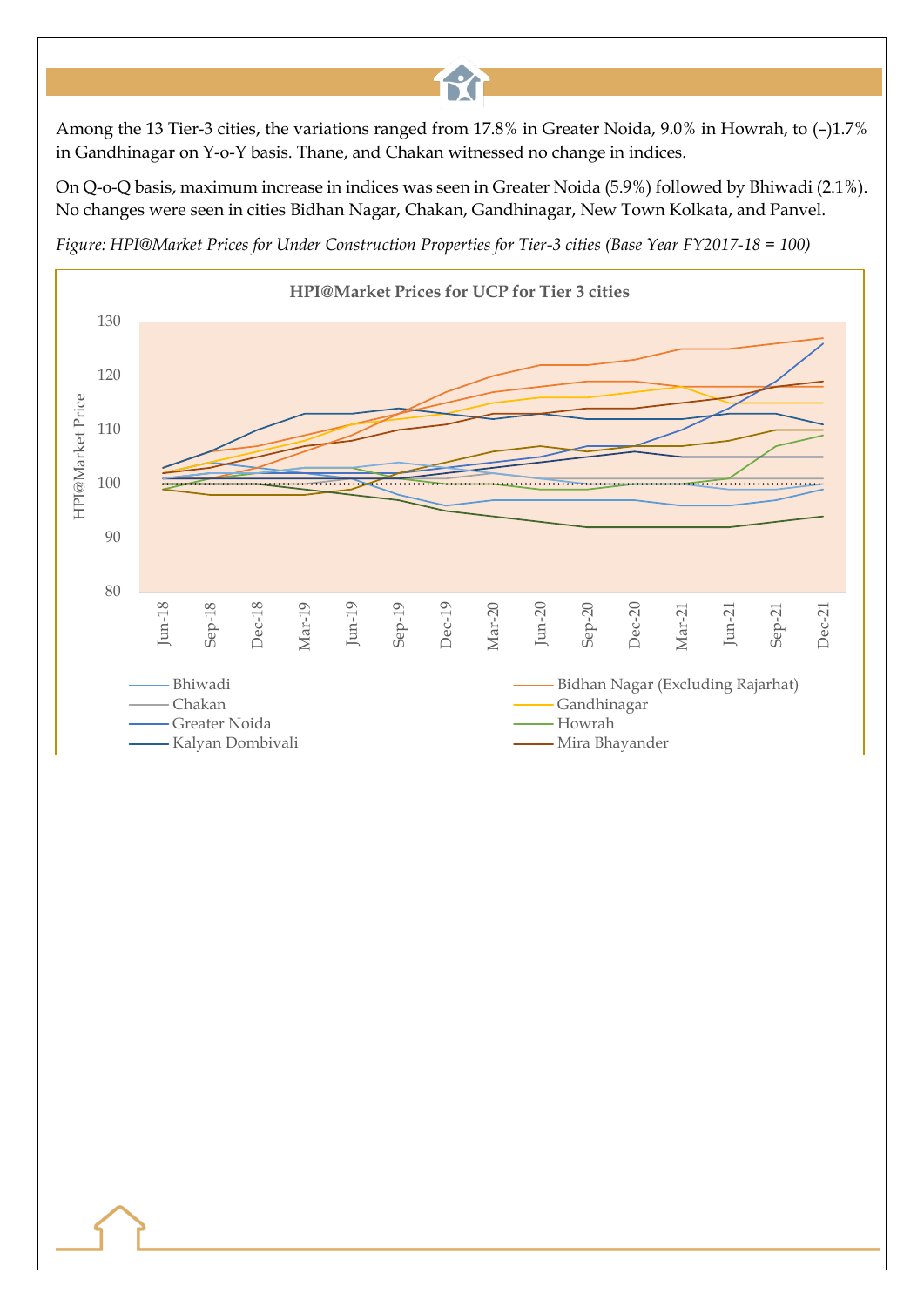

## **NHB RESIDEX – HPI@Assessment Price**

#### **Tier 1 Cities**

| <b>City Name</b> | Jun-18 | Sep-18 | <b>Dec-18</b> | $Mar-19$ | $\text{Jun-19}$ | $Sep-19$ | <b>Dec-19</b> | Mar-20 | Jun-20 | $Sep-20$ | $Dec-20$ | $Mar-21$ | Jun-21 | $Sep-21$ | <b>Dec-21</b> |
|------------------|--------|--------|---------------|----------|-----------------|----------|---------------|--------|--------|----------|----------|----------|--------|----------|---------------|
| Ahmedabad        | 105    | 110    | 114           | 117      | 121             | 127      | 133           | 137    | 141    | 143      | 147      | 152      | 156    | 161      | <b>165</b>    |
| Bengaluru        | 102    | 107    | 109           | 111      | 113             | 117      | 118           | 117    | 116    | 116      | 116      | 118      | 119    | 119      | 120           |
| Chennai          | 101    | 101    | 102           | 103      | 104             | 105      | 105           | 104    | 104    | 103      | 102      | 104      | 104    | 106      | 109           |
| Delhi            | 99     | 99     | 98            | 98       | 96              | 96       | 92            | 91     | 92     | 92       | 91       | 95       | 93     | 94       | 98            |
| Hyderabad        | 104    | 108    | 111           | 116      | 122             | 127      | 131           | 135    | 137    | 139      | 142      | 146      | 148    | 152      | 156           |
| Kolkata          | 103    | 104    | 104           | 105      | 107             | 108      | 110           | 113    | 114    | 115      | 116      | 116      | 115    | 116      | <b>118</b>    |
| Mumbai           | 102    | 104    | 105           | 105      | 105             | 106      | 108           | 110    | 112    | 108      | 106      | 105      | 105    | 106      | 105           |
| Pune             | 104    | 106    | 107           | 108      | 108             | 109      | 112           | 113    | 114    | 114      | 112      | 112      | 112    | 112      | 112           |

#### **North Zone: Tier 2 Cities**

| <b>City Name</b> | <b>Jun-18</b> | $Sep-18$ | Dec-18 | $Mar-19$ | $Jun-19$ | $Sep-19$ | Dec-19 | Mar-20 | <b>Jun-20</b> | $Sep-20$ | Dec-20 | $Mar-21$ | <b>Jun-21</b> | $Sep-21$ | <b>Dec-21</b> |
|------------------|---------------|----------|--------|----------|----------|----------|--------|--------|---------------|----------|--------|----------|---------------|----------|---------------|
| Chandigarh       | 104           | 104      | 106    | 105      | 105      | 107      | 107    | 109    | 109           | 110      | 112    | 116      | 115           | 116      | 118           |
| Dehradun         | 100           | 102      | 107    | 108      | 108      | 106      | 106    | 106    | 109           | 112      | 116    | 114      | 115           | 118      | 119           |
| Faridabad        | 100           | 102      | 102    | 101      | 100      | 100      | 99     | 99     | 97            | 97       | 98     | 101      | 101           | 102      | 104           |
| Ghaziabad        | 100           | 101      | 104    | 107      | 107      | 107      | 104    | 104    | 103           | 103      | 102    | 103      | 104           | 105      | 108           |
| Gurugram         | 100           | 100      | 101    | 102      | 104      | 103      | 104    | 105    | 104           | 104      | 103    | 103      | 103           | 104      | 107           |
| Kanpur           | 99            | 100      | 99     | 103      | 106      | 107      | 108    | 109    | 110           | 111      | 112    | 113      | 113           | 116      | 120           |
| Lucknow          | 101           | 103      | 103    | 104      | 105      | 108      | 114    | 113    | 114           | 113      | 112    | 111      | 112           | 114      | 115           |
| Ludhiana         | 100           | 101      | 103    | 105      | 108      | 114      | 117    | 124    | 130           | 131      | 131    | 125      | 121           | 122      | 127           |
| Meerut           | 101           | 104      | 106    | 107      | 108      | 107      | 106    | 105    | 105           | 108      | 109    | 111      | 111           | 115      | 118           |
| Noida            | 103           | 107      | 111    | 114      | 117      | 119      | 116    | 112    | 107           | 105      | 104    | 108      | 110           | 108      | 107           |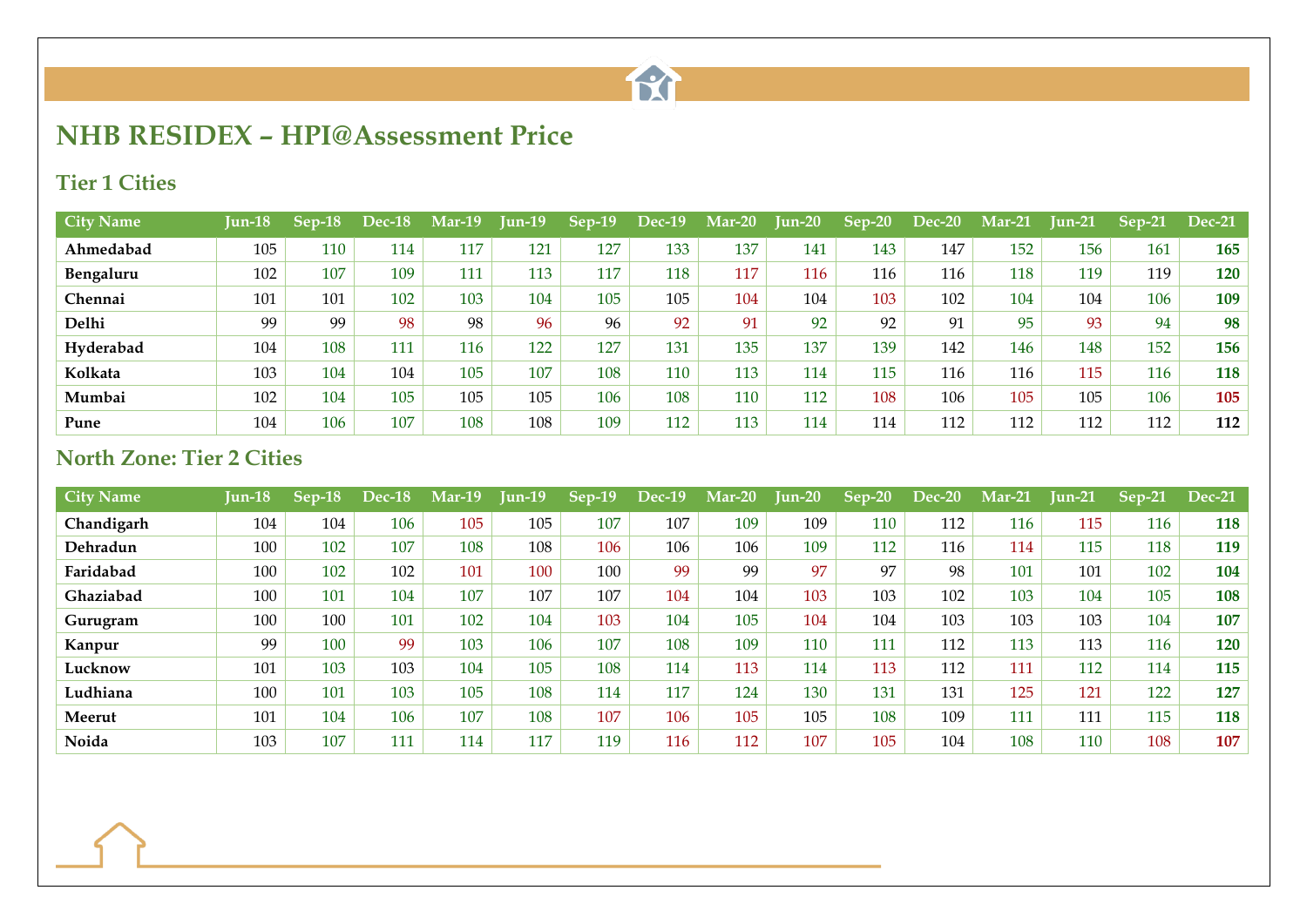

#### **West Zone: Tier 2 Cities**

| <b>City Name</b> | Jun-18 | $Sep-18$ | Dec-18 | Mar-19 | $Jun-19$ | $Sep-19$ | <b>Dec-19</b> | $Mar-20$ | $\text{Jun-20}$ | $Sep-20$ | Dec-20 | <b>Mar-21</b> | Iun-21 | Sep-21 | <b>Dec-21</b> |
|------------------|--------|----------|--------|--------|----------|----------|---------------|----------|-----------------|----------|--------|---------------|--------|--------|---------------|
| Jaipur           | 100    | 101      | 103    | 103    | 105      | 105      | 105           | 106      | 106             | 105      | 104    | 104           | 105    | 106    | 108           |
| Nagpur           | 101    | 102      | 102    | 103    | 104      | 108      | 110           | 112      | 113             | 109      | 105    | 107           | 109    | 111    | 112           |
| Nashik           | 103    | 105      | 105    | 106    | 108      | 108      | 108           | 108      | 107             | 106      | 105    | 105           | 105    | 104    | 106           |
| Rajkot           | 100    | 102      | 102    | 102    | 103      | 103      | 104           | 104      | 104             | 104      | 102    | 103           | 103    | 105    | 108           |
| Surat            | 101    | 103      | 103    | 104    | 105      | 109      | 112           | 112      | 115             | 117      | 118    | 119           | 121    | 121    | 121           |
| Vadodara         | 102    | 104      | 104    | 106    | 109      | 113      | 119           | 123      | 125             | 126      | 126    | 126           | 128    | 130    | 134           |
| Vasai Virar      | 101    | 102      | 103    | 104    | 104      | 104      | 102           | 103      | 102             | 101      | 104    | 105           | 105    | 106    | 106           |

#### **East & Central Zone: Tier 2 Cities**

| <b>City Name</b>   | $I$ un-18 | $Sep-18$ | Dec-18 | Mar-19 | $\text{I}$ un-19 | $Sep-19$ | $Dec-19$ | $\mathbf{Mar-}20$ | <b>Jun-20</b> | $Sep-20$ | Dec-20 | $Mar-21$ | <b>Iun-21</b> | $Sep-21$ | <b>Dec-21</b> |
|--------------------|-----------|----------|--------|--------|------------------|----------|----------|-------------------|---------------|----------|--------|----------|---------------|----------|---------------|
| <b>Bhopal</b>      | 101       | 103      | 104    | 102    | 101              | 102      | 104      | 107               | 109           | 109      | 108    | 105      | 104           | 105      | 104           |
| <b>Bhubaneswar</b> | 102       | 105      | 107    | 112    | 113              | 115      | 120      | 120               | 121           | 121      | 118    | 123      | 125           | 126      | 132           |
| Guwahati           | 101       | 103      | 105    | 110    | 113              | 116      | 121      | 124               | 128           | 130      | 131    | 133      | 133           | 136      | 142           |
| Indore             | 103       | 106      | 107    | 109    | 112              | 115      | 116      | 117               | 116           | 115      | 115    | 117      | 117           | 118      | 121           |
| Patna              | 100       | 101      | 104    | 107    | 108              | 112      | 116      | 123               | 126           | 133      | 134    | 130      | 130           | 132      | 136           |
| Raipur             | 101       | 103      | 103    | 107    | 110              | 112      | 117      | 115               | 113           | 113      | 116    | 116      | 119           | 122      | 122           |
| Ranchi             | 101       | 103      | 112    | 116    | 118              | 118      | 117      | 117               | 117           | 119      | 120    | 125      | 125           | 126      | 126           |

#### **South Zone: Tier 2 Cities**

| <b>City Name</b>   | Iun-18 | $Sep-18$ | Dec-18 | $Mar-19$ | $I$ un-19 | Sep-19 | $Dec-19$ | $Mar-20$ | $I$ un-20 | $Sep-20$ | Dec-20 | $Mar-21$ | Iun-21 | $Sep-21$ | $Dec-21$ |
|--------------------|--------|----------|--------|----------|-----------|--------|----------|----------|-----------|----------|--------|----------|--------|----------|----------|
| Coimbatore         | 101    | 106      | 110    | 116      | 120       | 118    | 119      | 116      | 114       | 112      | 112    | 112      | 112    | 115      | 118      |
| Kochi              | 100    | 101      | 101    | 103      | 104       | 108    | 111      | 114      | 116       | 117      | 120    | 120      | 121    | 122      | 120      |
| Thiruvananthapuram | 101    | 104      | 104    | 112      | 115       | 118    | 121      | 123      | 125       | 130      | 135    | 133      | 138    | 141      | 145      |
| Vijayawada         | 100    | 100      | 100    | 99       | 100       | 100    | 100      | 100      | 99        | 100      | 100    | 101      | 100    | 101      | 100      |
| <b>Vizag</b>       | 101    | 102      | 103    | 104      | 106       | 109    | 111      | 113      | 115       | 118      | 120    | 118      | 119    | 122      | 121      |

the control of the control of the control of the control of the control of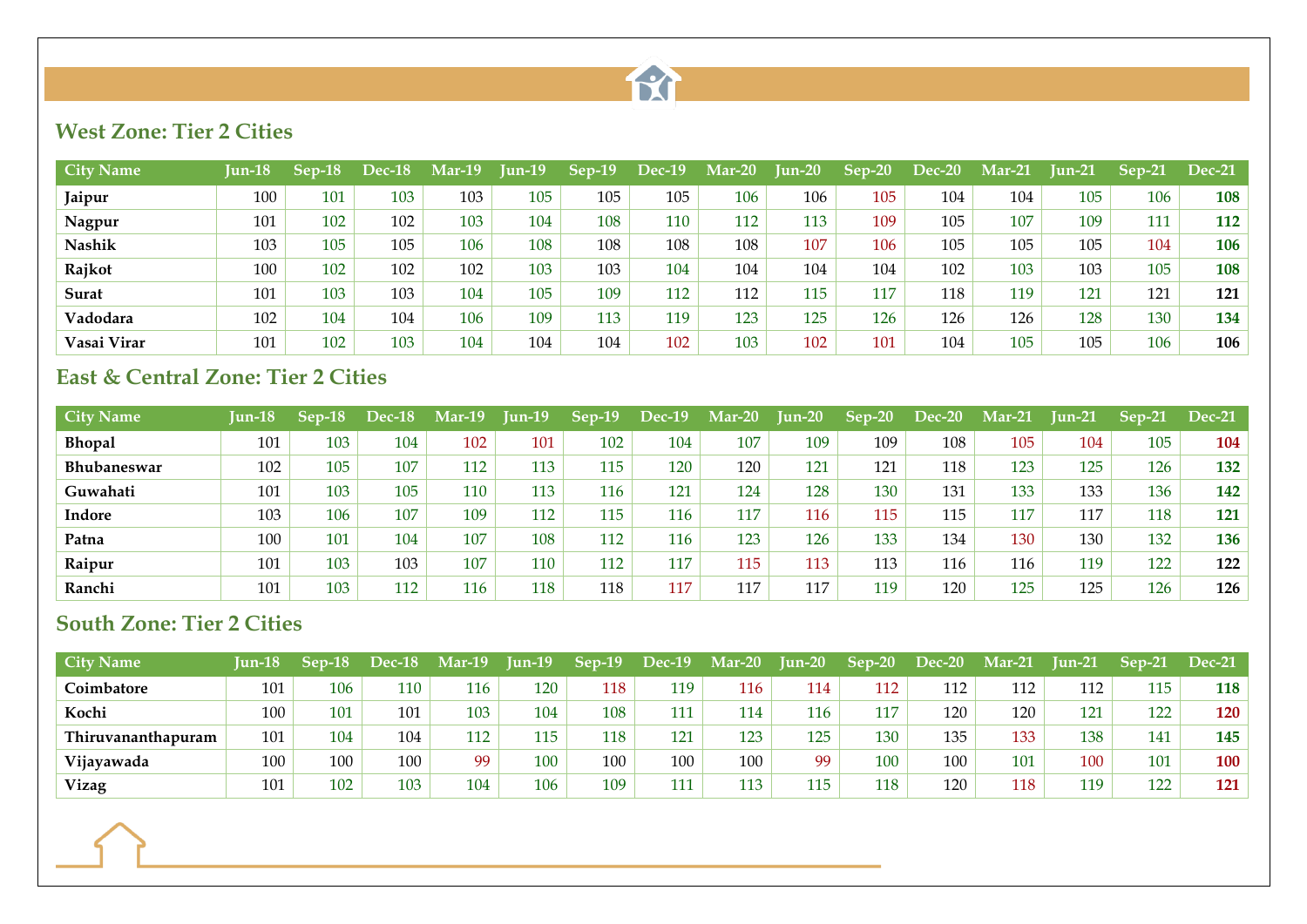

### **Tier 3 Cities**

| <b>City Name</b>     | Jun-18 | $ {\bf Sep\text{-}18} $ | <b>Dec-18</b> | <b>Mar-19</b> | Jun-19 | $\overline{\text{Sep-}19}$ | $Dec-19$ | $Mar-20$ | $Jun-20$ | $Sep-20$ | Dec-20 | $Mar-21$ | $\mathbf{I}$ un-21 | $Sep-21$ | <b>Dec-21</b> |
|----------------------|--------|-------------------------|---------------|---------------|--------|----------------------------|----------|----------|----------|----------|--------|----------|--------------------|----------|---------------|
| Bhiwadi              | 103    | 112                     | 113           | 118           | 120    | 121                        | 121      | 118      | 118      | 117      | 116    | 113      | 114                | 113      | 113           |
| <b>Bidhan Nagar</b>  | 102    | 105                     | 108           | 108           | 108    | 106                        | 106      | 110      | 112      | 113      | 112    | 111      | 113                | 115      | 118           |
| Chakan               | 103    | 104                     | 105           | 103           | 101    | 99                         | 97       | 99       | 99       | 99       | 101    | 102      | 100                | 99       | 99            |
| Gandhinagar          | 106    | 111                     | 115           | 116           | 120    | 127                        | 131      | 137      | 142      | 146      | 147    | 150      | 151                | 155      | 161           |
| <b>Greater Noida</b> | 102    | 103                     | 104           | 104           | 107    | 108                        | 109      | 109      | 108      | 108      | 111    | 112      | 113                | 114      | 114           |
| Howrah               | 102    | 105                     | 105           | 108           | 109    | 109                        | 111      | 110      | 111      | 110      | 108    | 109      | 108                | 108      | 109           |
| Kalyan Dombivali     | 102    | 105                     | 108           | 109           | 110    | 111                        | 111      | 111      | 111      | 111      | 113    | 113      | 114                | 113      | 112           |
| Mira Bhayander       | 102    | 104                     | 106           | 108           | 108    | 110                        | 110      | 111      | 112      | 111      | 115    | 115      | 117                | 116      | 116           |
| Navi Mumbai          | 101    | 104                     | 107           | 107           | 107    | 106                        | 101      | 100      | 100      | 100      | 107    | 118      | 118                | 113      | 112           |
| New Town Kolkata     | 105    | 108                     | 110           | 114           | 114    | 119                        | 118      | 120      | 122      | 124      | 127    | 126      | 126                | 129      | 131           |
| Panvel               | 102    | 105                     | 107           | 109           | 111    | 115                        | 107      | 108      | 107      | 105      | 114    | 118      | 120                | 121      | 122           |
| Pimpri Chinchwad     | 101    | 103                     | 103           | 102           | 101    | 101                        | 102      | 103      | 104      | 103      | 102    | 102      | 102                | 102      | 101           |
| Thane                | 103    | 107                     | 107           | 107           | 108    | 111                        | 113      | 115      | 117      | 114      | 114    | 112      | 113                | 113      | 112           |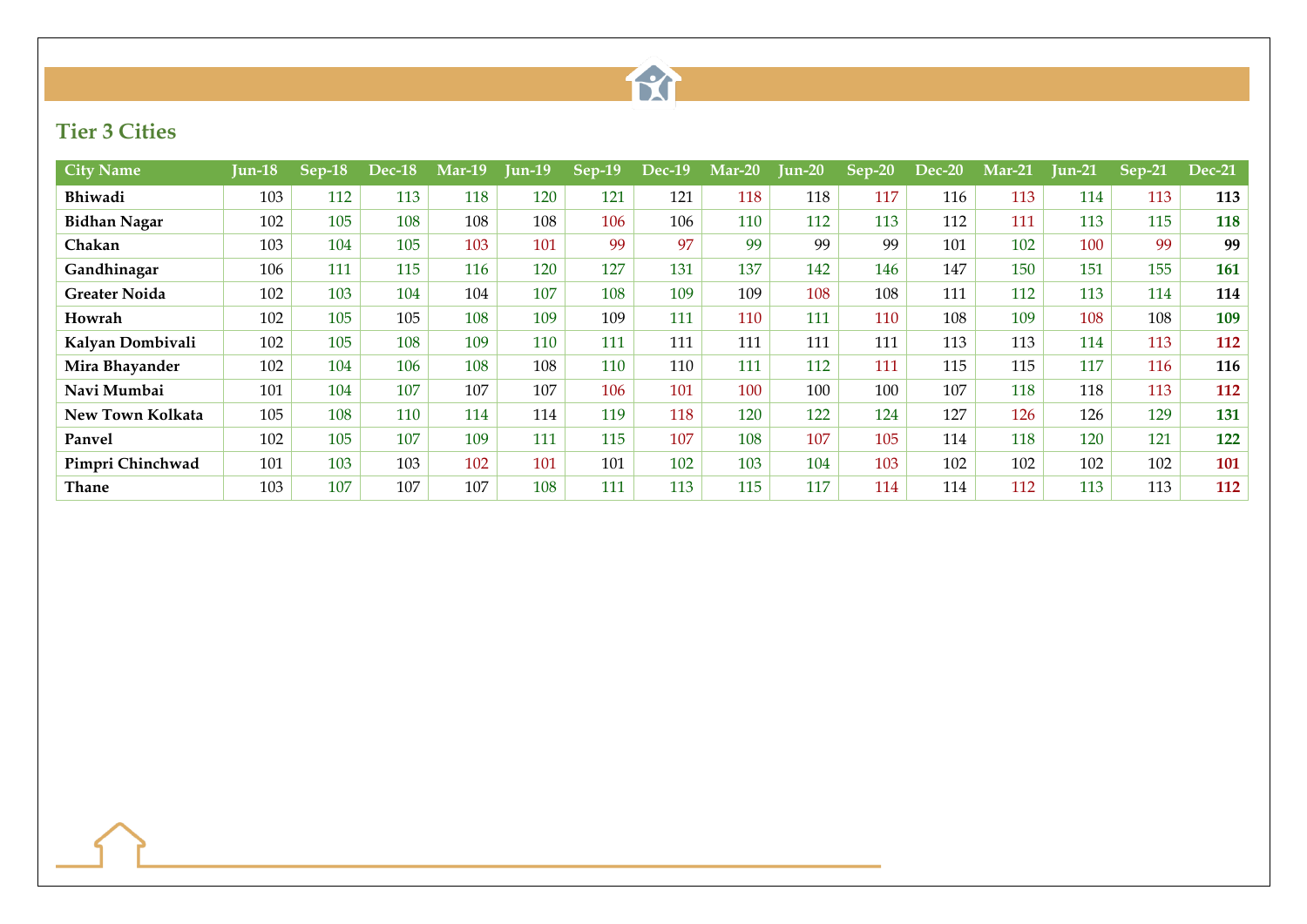

## **NHB RESIDEX – HPI@Market Price for Under Construction Properties**

#### **Tier 1 Cities**

| <b>City Name</b> | Jun-18 | $Sep-18$ | Dec-18 | $Mar-19$ | $\text{I}$ un-19 | $Sep-19$ | <b>Dec-19</b> | $Mar-20$ | $\mathbf{I}$ un-20 | $Sep-20$ | Dec-20 | $Mar-21$ | $\text{I}$ un-21 | $Sep-21$ | <b>Dec-21</b> |
|------------------|--------|----------|--------|----------|------------------|----------|---------------|----------|--------------------|----------|--------|----------|------------------|----------|---------------|
| Ahmedabad        | 101    | 101      | 102    | 103      | 103              | 103      | 103           | 102      | 102                | 102      | 103    | 104      | 106              | 107      | 108           |
| Bengaluru        | 100    | 101      | 101    | 101      | 102              | 103      | 104           | 104      | 105                | 105      | 106    | 107      | 108              | 109      | 110           |
| Chennai          | 101    | 102      | 102    | 103      | 102              | 101      | 101           | 101      | 101                | 101      | 101    | 102      | 102              | 102      | 100           |
| Delhi            | 101    | 102      | 101    | 99       | 97               | 95       | 95            | 95       | 95                 | 95       | 95     | 96       | 97               | 99       | 101           |
| Hyderabad        | 102    | 105      | 108    | 112      | 116              | 119      | 122           | 126      | 129                | 131      | 134    | 137      | 140              | 142      | 145           |
| Kolkata          | 104    | 108      | 110    | 111      | 112              | 112      | 111           | 110      | 109                | 108      | 108    | 108      | 109              | 110      | 113           |
| Mumbai           | 101    | 102      | 103    | 104      | 104              | 104      | 102           | 101      | 100                | 99       | 98     | 98       | 97               | 97       | 97            |
| Pune             | 101    | 101      | 102    | 102      | 102              | 101      | 99            | 97       | 96                 | 94       | 93     | 93       | 93               | 94       | 95            |

#### **North Zone: Tier 2 Cities**

| <b>City Name</b> | $Jun-18$ | Sep-18 | Dec-18 | Mar-19 | $Jun-19$ | $Sep-19$ | <b>Dec-19</b> | $Mar-20$ | $\mathop{\text{Inn-20}}$ | $Sep-20$ | <b>Dec-20</b> | $Mar-21$ | $\text{I}$ un-21 | $Sep-21$ | <b>Dec-21</b> |
|------------------|----------|--------|--------|--------|----------|----------|---------------|----------|--------------------------|----------|---------------|----------|------------------|----------|---------------|
| Chandigarh       | 100      | 101    | 100    | 100    | 100      | 99       | 99            | 98       | 99                       | 100      | 102           | 106      | 108              | 111      | 115           |
| Dehradun         | 101      | 101    | 101    | 100    | 99       | 99       | 99            | 100      | 101                      | 102      | 103           | 104      | 106              | 110      | 113           |
| Faridabad        | 99       | 98     | 93     | 92     | 92       | 89       | 88            | 88       | 87                       | 87       | 86            | 85       | 84               | 82       | 81            |
| Ghaziabad        | 101      | 102    | 102    | 102    | 101      | 101      | 102           | 103      | 105                      | 105      | 106           | 109      | 112              | 116      | 123           |
| Gurugram         | 101      | 103    | 104    | 102    | 100      | 99       | 99            | 100      | 101                      | 102      | 104           | 106      | 108              | 109      | 107           |
| Kanpur           | 100      | 100    | 101    | 102    | 103      | 104      | 105           | 106      | 106                      | 106      | 105           | 106      | 108              | 110      | 113           |
| Lucknow          | 100      | 99     | 100    | 101    | 101      | 102      | 104           | 107      | 110                      | 112      | 114           | 115      | 113              | 113      | 112           |
| Ludhiana         | 100      | 100    | 101    | 101    | 102      | 101      | 99            | 98       | 97                       | 97       | 97            | 99       | 101              | 104      | 106           |
| Meerut           | 100      | 99     | 98     | 97     | 97       | 96       | 97            | 97       | 97                       | 99       | 100           | 101      | 103              | 105      | 105           |
| Noida            | 102      | 103    | 101    | 99     | 95       | 93       | 93            | 93       | 93                       | 93       | 92            | 93       | 95               | 99       | 104           |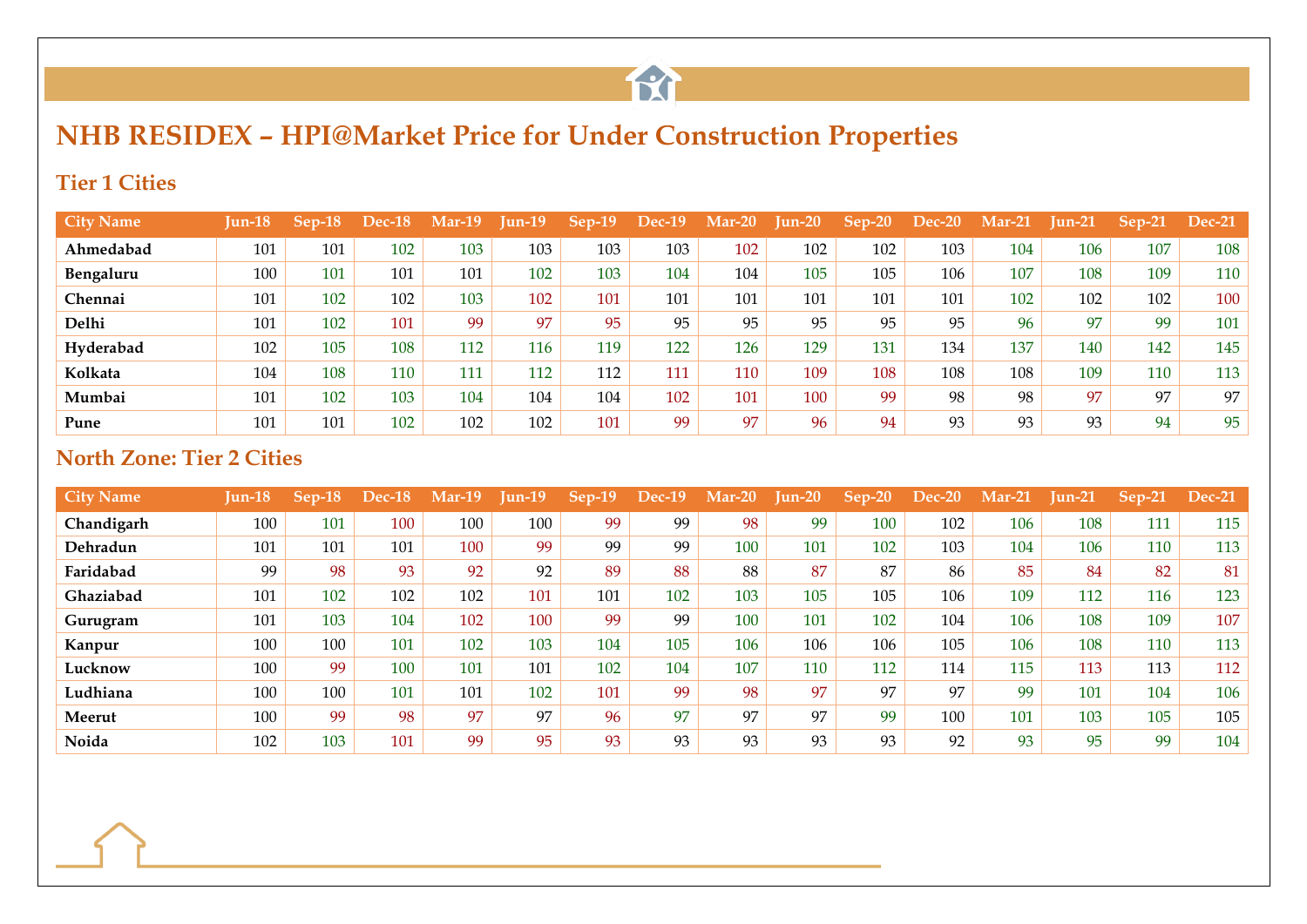

#### **West Zone: Tier 2 Cities**

| <b>City Name</b> | <b>Iun-18</b> | Sep-18 | <b>Dec-18</b> | $Mar-19$ | $\mathbf{I}$ un-19 | $Sep-19$ | <b>Dec-19</b> | $Mar-20$ | <b>Jun-20</b> | $Sep-20$ | $Dec-20$ | $Mar-21$ | Jun-21 | $Sep-21$ | $Dec-21$ |
|------------------|---------------|--------|---------------|----------|--------------------|----------|---------------|----------|---------------|----------|----------|----------|--------|----------|----------|
| Jaipur           | 100           | 102    | 104           | 105      | 108                | 109      | 110           | 110      | 109           | 107      | 103      | 101      | 101    | 103      | 108      |
| Nagpur           | 102           | 104    | 108           | 110      | 112                | 112      | 112           | 112      | 112           | 111      | 111      | 110      | 109    | 108      | 107      |
| <b>Nashik</b>    | 100           | 101    | 102           | 103      | 102                | 102      | 100           | 99       | 99            | 98       | 98       | 98       | 98     | 100      | 103      |
| Rajkot           | 101           | 102    | 102           | 102      | 103                | 103      | 104           | 105      | 103           | 102      | 101      | 101      | 103    | 103      | 105      |
| Surat            | 100           | 100    | 101           | 102      | 103                | 103      | 103           | 103      | 103           | 103      | 103      | 102      | 102    | 102      | 103      |
| Vadodara         | 99            | 98     | 99            | 103      | 106                | 108      | 111           | 112      | 112           | 113      | 112      | 112      | 112    | 112      | 113      |
| Vasai Virar      | 101           | 101    | 102           | 103      | 103                | 105      | 107           | 107      | 108           | 108      | 108      | 110      | 111    | 111      | 111      |

#### **East & Central Zone: Tier 2 Cities**

| <b>City Name</b>   | $I$ un-18 | $Sep-18$ | Dec-18 | $Mar-19$ | $Jun-19$ | $Sep-19$ | <b>Dec-19</b> | $Mar-20$ | <b>Jun-20</b> | $Sep-20$ | <b>Dec-20</b> | $Mar-21$ | $\text{I}$ un-21 | $Sep-21$ | <b>Dec-21</b> |
|--------------------|-----------|----------|--------|----------|----------|----------|---------------|----------|---------------|----------|---------------|----------|------------------|----------|---------------|
| <b>Bhopal</b>      | 100       | 100      | 100    | 100      | 100      | 100      | 100           | 101      | 102           | 102      | 102           | 103      | 103              | 104      | 104           |
| <b>Bhubaneswar</b> | 101       | 103      | 104    | 105      | 106      | 107      | 108           | 108      | 109           | 109      | 107           | 109      | 112              | 112      | 125           |
| Guwahati           | 101       | 103      | 106    | 108      | 109      | 110      | 111           | 112      | 112           | 112      | 111           | 111      | 113              | 116      | 119           |
| Indore             | 102       | 103      | 105    | 107      | 110      | 112      | 115           | 118      | 119           | 119      | 120           | 120      | 121              | 116      | 111           |
| Patna              | 99        | 100      | 104    | 109      | 114      | 118      | 120           | 121      | 122           | 122      | 123           | 131      | 137              | 143      | 148           |
| Raipur             | 99        | 99       | 98     | 98       | 99       | 101      | 103           | 106      | 109           | 110      | 112           | 111      | 111              | 110      | 109           |
| Ranchi             | 101       | 101      | 100    | 99       | 99       | 98       | 98            | 100      | 101           | 103      | 105           | 107      | 108              | 110      | 110           |

#### **South Zone: Tier 2 Cities**

| <b>City Name</b>   | <b>Iun-18</b> | ۳۵n | <b>Dec-18</b> | $Mar-19$ | $I$ un-19 |     | <b>Dec-19</b> | $Mar-20$       | $I$ un-20 | $Sep-20$ | Dec-20 | $Mar-21$ | Tun-21 | Sep-21 | <b>Dec-21</b> |
|--------------------|---------------|-----|---------------|----------|-----------|-----|---------------|----------------|-----------|----------|--------|----------|--------|--------|---------------|
| <b>Coimbatore</b>  | 101           | 103 | 103           | 103      | 104       | 105 | 105           | 105            | 105       | 105      | 106    | 106      | 104    | 103    | 100           |
| Kochi              | 101           | 101 | 101           | 99       | 98        | 98  | 97            | Q <sub>7</sub> | 96        | 96       | 97     | 98       | 98     | 99     | 99            |
| Thiruvananthapuram | 98            | 97  | 96            | 96       | 96        | 96  | 98            | 100            | 102       | 104      | 105    | 106      | 107    | 107    | 108           |
| Vijayawada         | 101           | 103 | 102           | 100      | 99        | 99  | 98            | 98             | 97        | 96       | 95     | 95       | 94     | 94     | 95            |
| Vizag              | 101           | 103 | 105           | 106      | 108       | 109 | 111           | 112            | 113       | 114      | 117    | 120      | 122    | 122    | 122           |

the control of the control of the control of the control of the control of